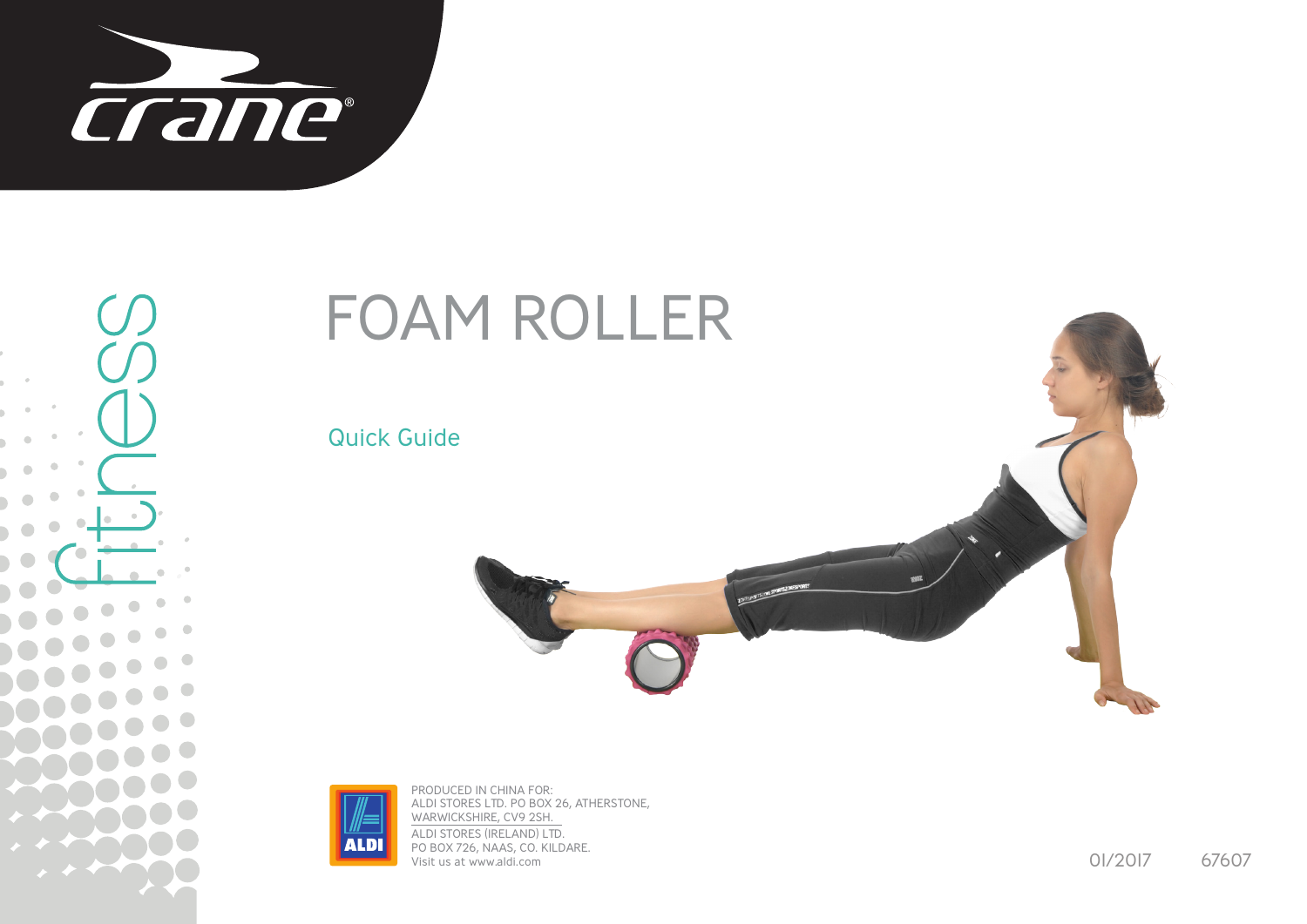## HOW TO USE THE FOAM ROLLER - EXAMPLE







PRODUCED IN CHINA FOR: ALDI STORES LTD. PO BOX 26, ATHERSTONE, WARWICKSHIRE, CV9 2SH. ALDI STORES (IRELAND) LTD. PO BOX 726, NAAS, CO. KILDARE. Visit us at www.aldi.com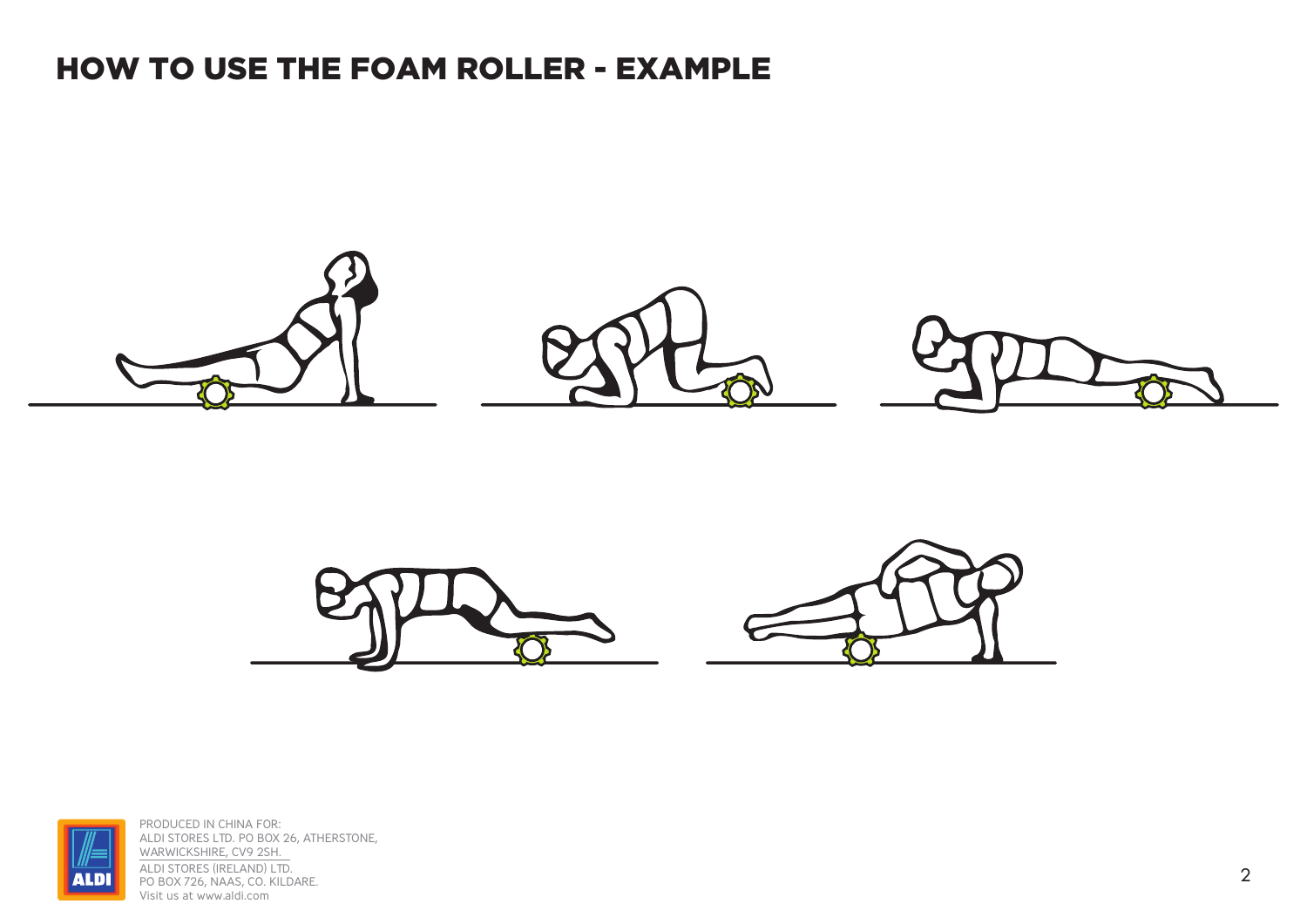





PRODUCED IN CHINA FOR: ALDI STORES LTD. PO BOX 26, ATHERSTONE, WARWICKSHIRE, CV9 2SH. ALDI STORES (IRELAND) LTD. PO BOX 726, NAAS, CO. KILDARE. Visit us at www.aldi.com